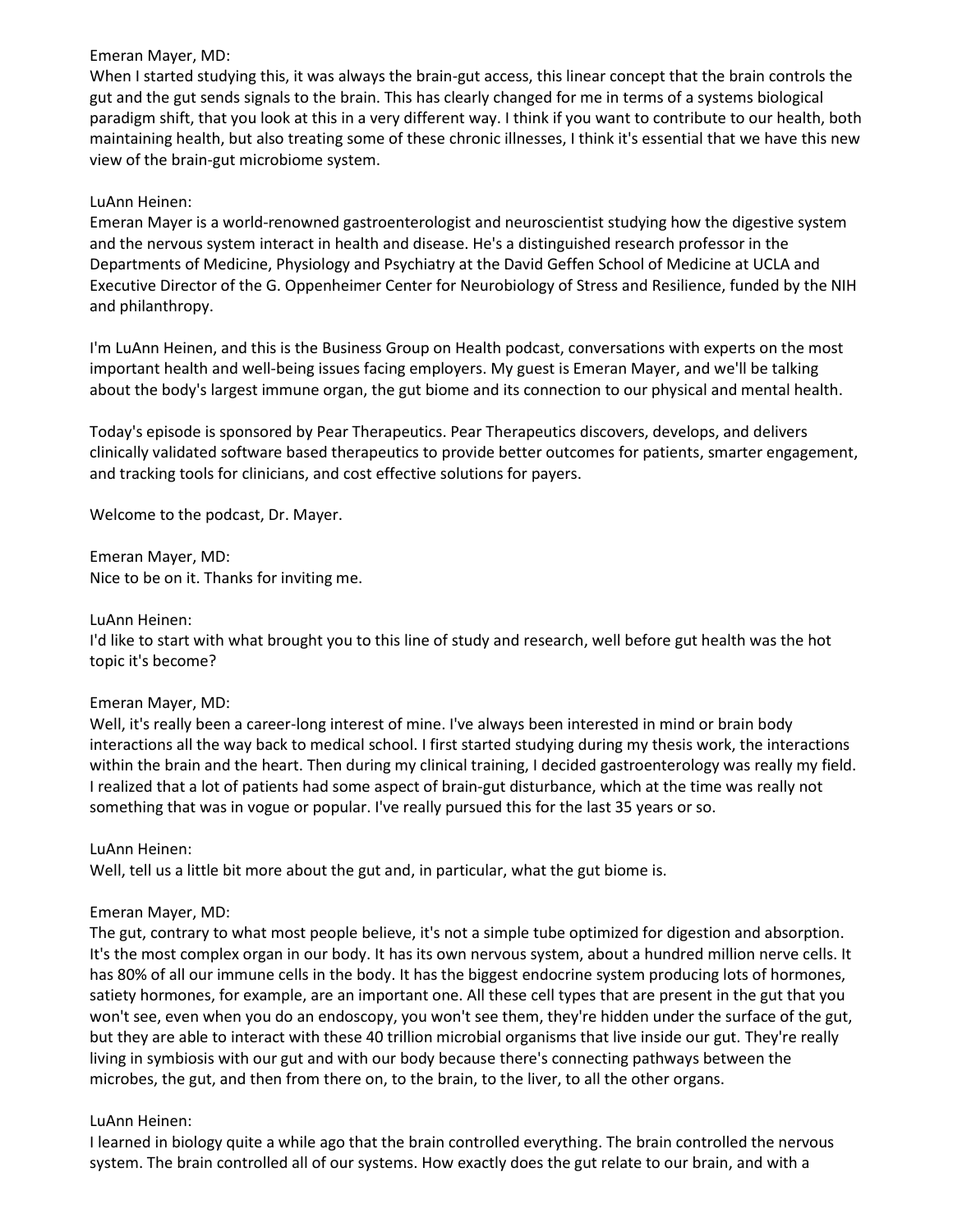hundred million nerve cells and 80% of our immune cells and some ability to control hormones through like its own endocrine system, how does it compete with the brain?

### Emeran Mayer, MD:

The brain-gut interactions or the brain-gut microbiome interactions, I like to refer to them as a system of interconnected hubs or nodes, so it's not the linear concept that we traditionally have applied to biology that there's one control organ and it controls everything else. It's a bidirectional communication. The microbes and the gut send signals to the brain, the brain processes every signal that comes from the gut, even though we don't perceive most of them consciously. Then it responds to them. Most of the time, the brain doesn't really need to interfere with the functioning of the gut because of that little brain we have in our gut, which runs essentially the digestive functions. But every time there's a stress signal or distress signal coming up from the gut, the brain will get engaged. It will either produce a pain sensation or a sensation of discomfort, but at the same time, it will send back signals via the stress pathways, through the autonomic nervous system ,that can change every gut function.

A lot of people are now focusing on the prominent role of the gut, but we shouldn't forget that what happens in the gut is in some ways a mirror image of what happens in the emotional part of our brain. If we are angry, if we are fearful, if you are happy, the brain will send these non-perceived nonconscious signals to the gut and adapts every gut function, including the microbes. So, the microbes know if you are stressed, if you're angry, if you are afraid, or if you're happy, the microbes will know it and will change their function and the gut will know it and the immune system will know it. The best way to explain it is a bidirectional, complex, interacting system with all parts contributing to the end result, which is maintaining health and homeostasis.

### LuAnn Heinen:

That is really something. I mean the physical and emotional manifestations of this gut-brain connection are things that probably most of us don't understand.

#### Emeran Mayer, MD:

Yes, most people don't know about it. It's great that lay public is so interested in gut health now. I think it's a great thing. It's clearly leading to improved nutrition, diet, health-promoting behaviors. Few people understand the complexity of that system and how central it is to our health, in combination with the immune system and the nervous system. It certainly changed my view. When I started studying this, it was always the brain-gut access, this linear concept that the brain controls the gut and the gut send signals to the brain. This is clearly changed for me in terms of a systems biological paradigm shift that you look at this in a very different way. I think if you want to contribute to our health, both maintaining health, but also treating some of these chronic illnesses, I think it's essential that we have this new view of the brain-gut microbiome system.

#### LuAnn Heinen:

What are some of the physical and emotional manifestations of the gut-brain connection?

#### Emeran Mayer, MD:

As I mentioned, any emotional reaction in our brain will have a mirror image in the body and particularly in the gut and it's transmitted via these nerve pathways that go through the autonomic nervous system, goes from the brain to the gut, but also cortisol and other hormones that can alter gut activity. When I say gut, it always means microbial activity as well. Stress also, both acute stress and chronic stress, will create a different gut or state of the gut that may either be symptomatic or cramps, bloating, discomfort. It also may even interfere with the normal digestion that the gut normally does. One simple advice when you sit down for a meal is don't do it when you're stressed out, your gut will not be in the right mood, just like you are not, your gut will not be in the right mood to digest this food properly.

### LuAnn Heinen:

What about the connection to more serious diseases? Things like development over time of Alzheimer's or Parkinson's.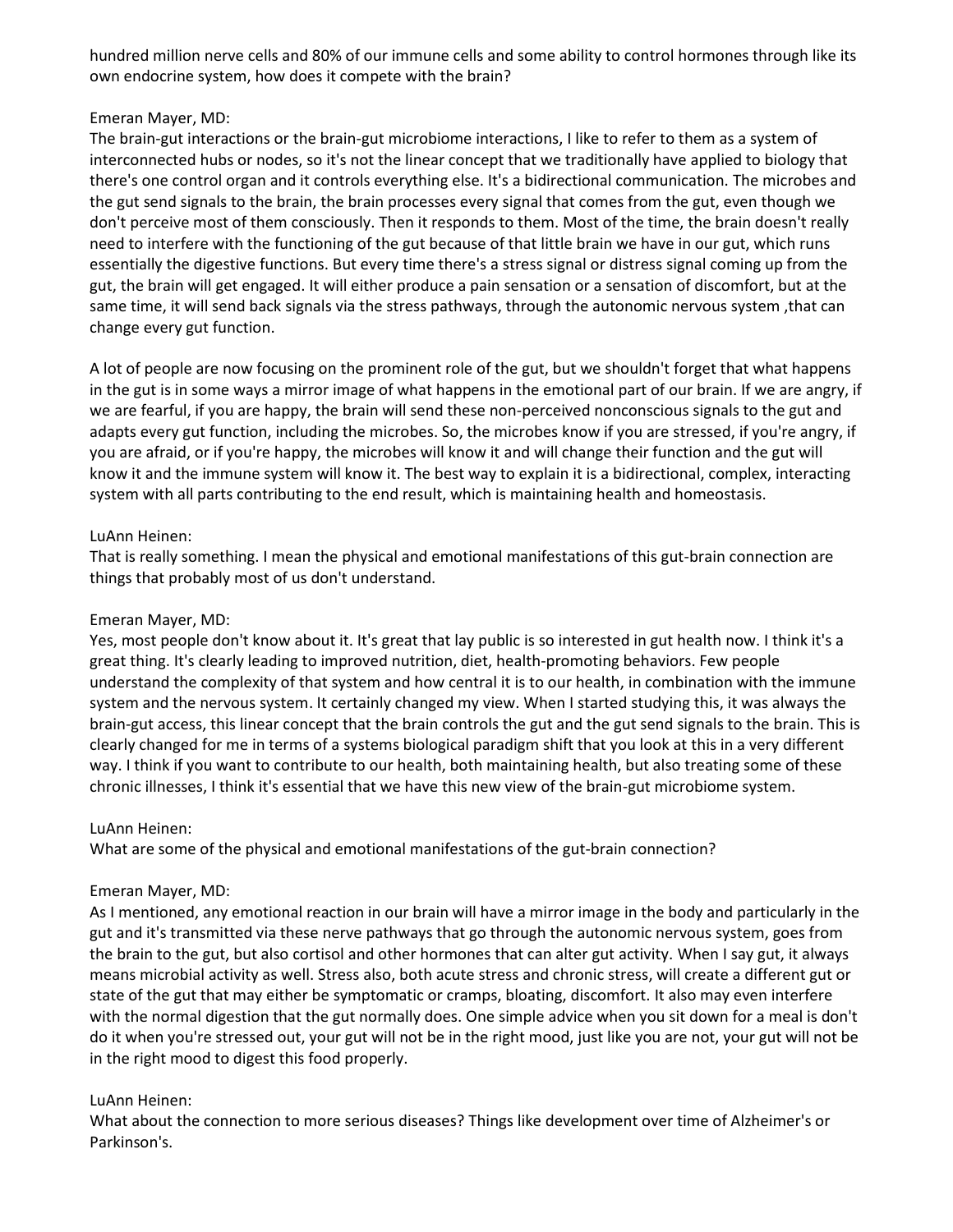Yes, this is a fascinating question because very few people would've thought, before this sort of first popped up in the lay press, that something like Alzheimer's disease or Parkinson's would have anything to do with the gut. There's pretty good epidemiology on this, that Parkinson's, for example, can start in the gut up to 14 years before there's any neurological manifestations and emotional changes. If you could take a biopsy in your intestine at this early stage, people present with nuance had constipation. If you took a biopsy, you will see the same histological changes in the nervous system in the gut that later appear in the central nervous system. Imagine 14 years before anything happens at the brain level, there's already this process going on with degeneration of nerve cells in the gut, resulting in constipation, and then it starts that gradually this process moves up through the vagus nerve that connects us with the brain stem and the brain.

These changes gradually migrate up in this nerve and then manifest at brain stem level, brain level, cortical level, ultimately, producing all these characteristic neurological changes. With Alzheimer's disease, there's also now growing evidence that metabolites being generated by microbes, by an altered gut microbiome, play a role in the neuro inflammation and neurodegeneration in the brain of vulnerable people that have, for example, a family history of Alzheimer's disease or have biochemical, these biomarkers, of Alzheimer's disease. It's kind of amazing that two diseases that have been exclusively thought to be happening at the brain level, that they would start in the gut and where the gut would play a major role in determining the course. This, of course, opens up amazing opportunities for intervention. These are devastating diseases. We certainly don't have cures for them or effective treatments. In the case of Alzheimer's, if we have more than 10-years time to interfere with that development of disease from the gut to the brain, this opens up a huge opportunity for novel therapeutic interventions, either aimed at the microbiome or aimed at the gut.

# LuAnn Heinen:

We're going talk about what makes for a healthy gut, but is it true that a largely plant-based diet is associated with lower risk and severity of COVID-19?

### Emeran Mayer, MD:

There's epidemiological studies. I'm sure there will be more data coming out on this. It has been shown that starting out in the beginning people with an unhealthy gut microbiome are more likely to develop more severe forms of COVID-19, are more likely to end up in the intensive care unit, more likely to die. There's also evidence that they're more likely to develop long COVID. It's a very complicated problem, obviously, but if you think about it in simple terms, COVID-19 doesn't really happen in the gut primarily, it happens in the lungs, in the respiratory system, but since all the immune cells that ultimately end up in the pulmonary, in the respiratory system, in the lungs, go through the gut, they're altered. So in general, there was an increased responsiveness of immune cells. For example, this term cytokine storm, an increased immune response to the virus in the lungs, because they have been programmed in the gut in response to a poor nutrition, a weak compromised gut microbiome. There's also been data that people in lower socioeconomic parts of the society with a poor diet were disproportionately affected by COVID-19, particularly with the more serious complications. There's clearly a direct link, I would say, between an unhealthy diet, a compromised gut microbiome, an overactive immune system, and the complications of COVID-19.

### LuAnn Heinen:

Here's an easy question, no science needed - maybe, maybe not. We hear people talking about their gut decisions. Is there evidence for that?

### Emeran Mayer, MD:

When I wrote my first book, this was something that fascinated me, this prevalence of terms that gut feelings or gut reactions in our language. It was pretty interesting while writing the book, I paid a lot of attention to this and there was not a day that I wouldn't hear in the news at least five times that prominent people in sports and politics would use that expression. So diving a little bit deeper, it gets really complicated and hypothetical. What I came up with, sort of one of the explanations, is there's clearly always a reaction at the brain level to an emotional situation, to a stressor, to happy or negative events, but this doesn't just happen at the brain. As we talked about earlier, there's always a gut component to any emotion. What the brain does, there's quite a bit of evidence for that, it stores all these emotional moments somewhere in the brain. I use this expression in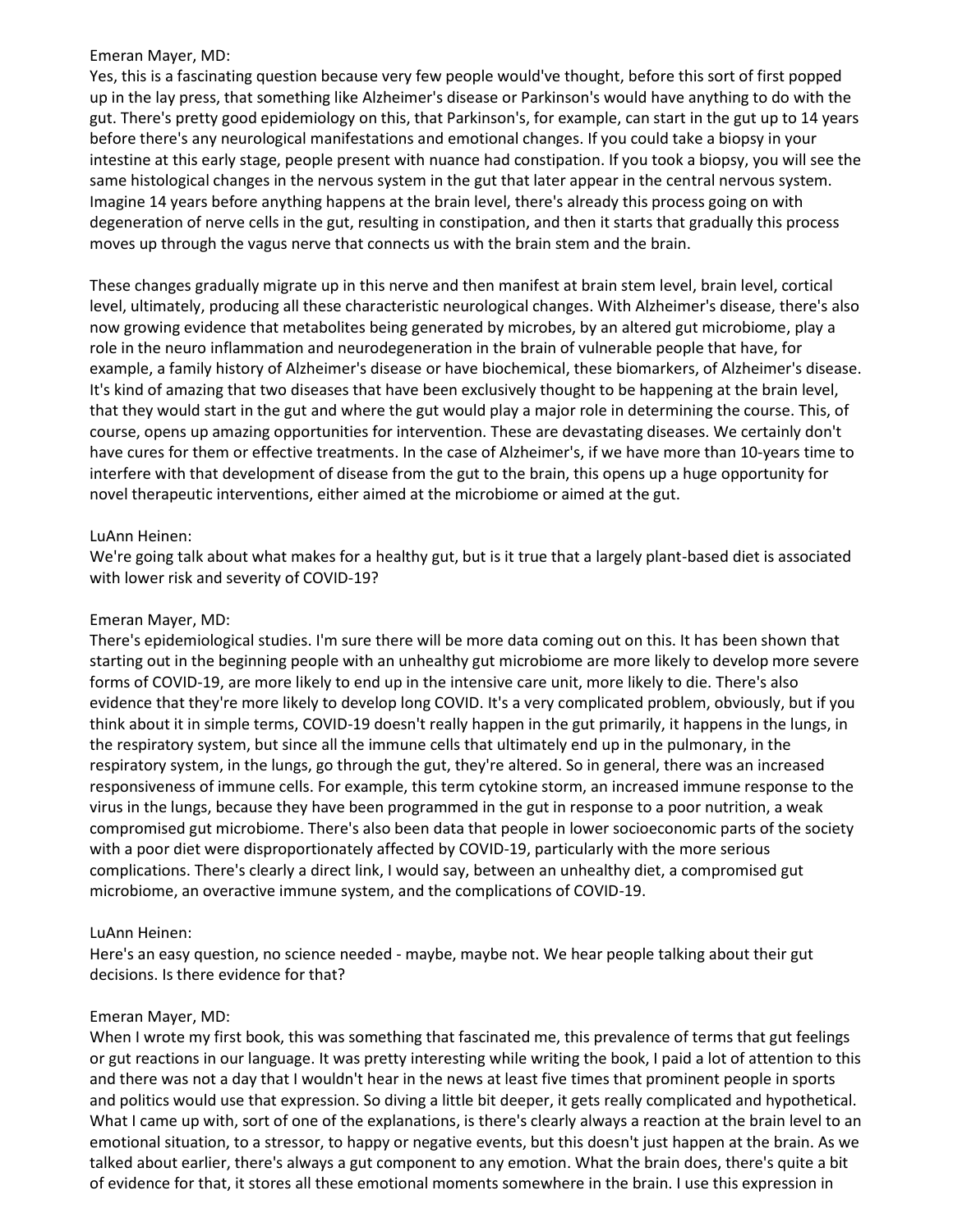tiny video clips. Every emotional experience that we have gone through from the time we were infants, with a lot of negative emotions, with gut reactions, all this is stored somewhere in the brain, in a super computer, and just like a search engine for Netflix or Google, our brain can access this vast database, helping to make a decision based on these previous emotional moments. That's something I've discussed with other prominent neuroscientists. I think right now, this super-computer model that we have obviously will get more sophisticated in the future, but right now it's a good way to think about this. Making a gut-based decision is a decision that you don't go through a plus and minus list with rational, slow, linear process, which could take you days, but it happens instantaneously because your brain can access, just like when you type in the first letter in a Google source, it can give you the right answer. That's a good model right now to understand that.

#### LuAnn Heinen:

We've often heard about the concept of healing the gut. What does that mean and do we all have healing to do?

### Emeran Mayer, MD:

Yes, this is a really interesting question for somebody like myself, who's been a gastroenterologist for all my career. What we really dealt with gut diseases, gut diseases means you can see something, you can take a biopsy, you see abnormalities on a biopsy, and the number of gut diseases was relatively limited. The people that have got diseases like inflammatory bowel disease or irritable bowel syndrome or colon cancer or peptic ulcer, this was a relatively small fraction of the population. Now what's happened, this concept of gut health that's become so popular, there's really no basis in terms of, you know, nobody can do an endoscopy and see if you have that kind of a gut health. So you don't have a disease, but you want to know is my gut healthy. You can't see the leakiness. You can't see the low-grade immune activation. You can't see the imbalance of the microbes. All of this in some ways you could say is hypothetical, that kind of gut health is not based on true scientific observations, it's based on observations in animal models, and there's been a lot of speculation about this concept of the leaky gut and all the complications that it can lead to. But it's not something, if you come into my practice and say, do I have a leaky gut? I could not tell you that for sure. I said, yes, certain circumstances would point in that direction, but I can't make a definitive diagnosis of that. We have now two different realms. We have the realm of traditional gastroenterology. We have the realm of functional medicine physicians. For them it's very easy to make these diagnoses, not based on evidence, but just based on what they feel, based on the symptoms. Then we have the science that's trying to provide evidence to support some of these concepts. That's the environment right now, that patients and people that talk about gut health should be aware.

#### LuAnn Heinen:

I'm speaking with Dr. Emeran Mayer, and this is the Business Group on Health podcast. We'll be back right after the short break.

### Pear Therapeutics

Prescription digital therapeutics, or PDTs, are software-based medicines to treat serious disease. At Pear Therapeutics, our mission is clear: we are pioneers in PDTs. Our cross-functional team operates at the intersection of biology and software technology, where researchers and clinicians work side by side with software engineers and developers to create the next generation of therapeutics. Pear discovers, develops, and delivers clinically validated software to provide better outcomes for patients, smarter engagement and tracking tools for clinicians, and cost-effective solutions for payers. Every day we push the boundaries of technology to transform medicine.

#### LuAnn Heinen:

If you buy into the idea that it makes sense to try and prevent a leaky gut or an unbalanced gut, what should you do, both in the food front or when it comes to maybe more mindfulness or outside the food front?

#### Emeran Mayer, MD:

This is a very important question. Based on this kind of linear thinking that in the West, we're sort of grown up with this. To think there's only one thing, it's the healthy diet that we need to adhere to or supplements or whatever targeted at the gut, that that would give us a healthy gut. Coming to this new concept that I talked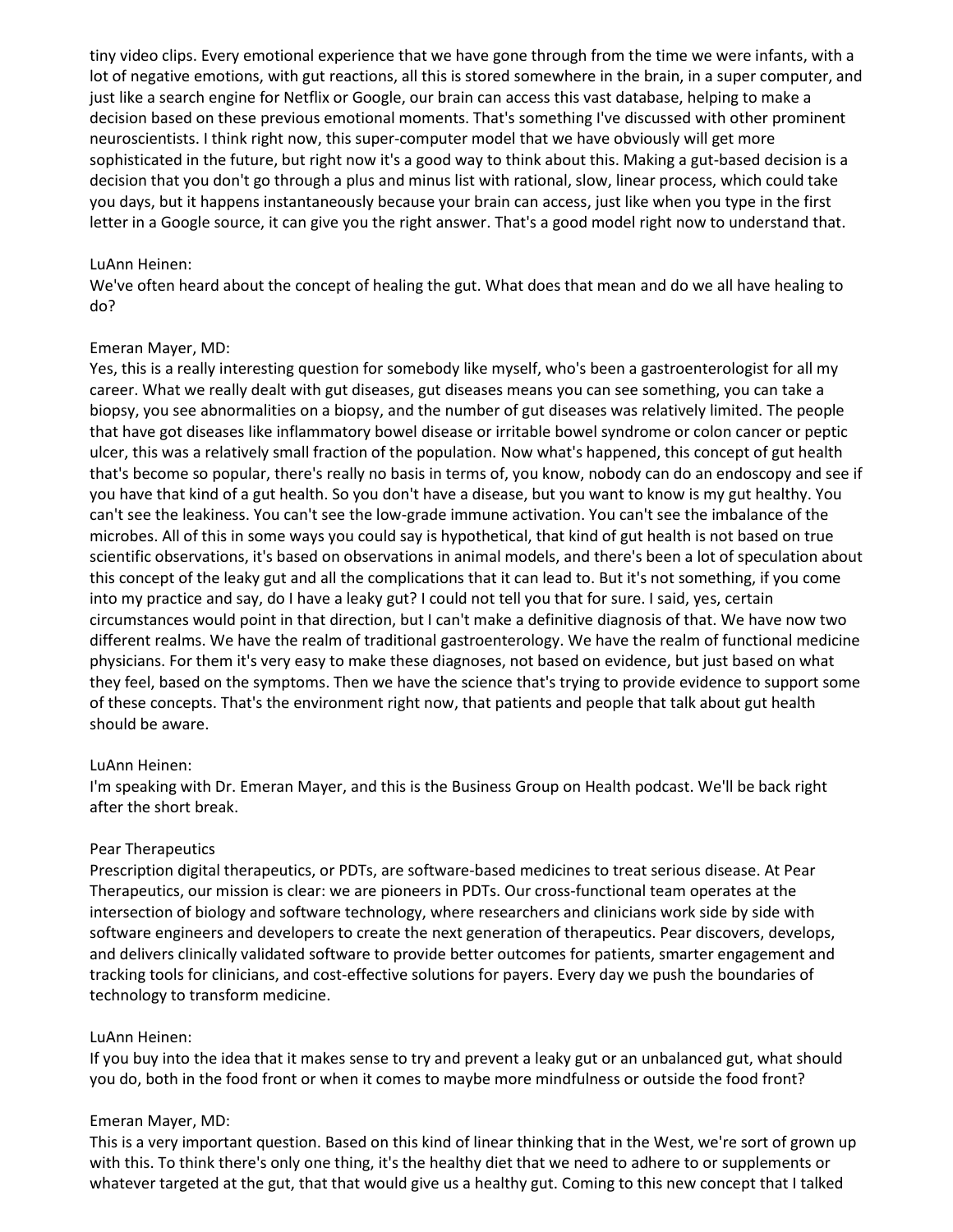about before, this brain-gut microbiome system, you have different targets within that system that you can address, that you can target for improving the health of that system. Starting at the brain, clearly a mindful state, minimizing negative emotions, reducing chronic stress. You don't have to worry about acute stress, which is actually a good thing for us, so it's over in a few seconds or minutes, it's the chronic stress and the worry that's really what you want to avoid. So that's dealing with the brain part. Then you want to deal with the microbiome part. A big influence of that is clearly the diet. Also, the immune system. A diet that is high in plant-based foods, it has two types of ingredients. This diet, if it's a very diet with a minimum of 15 different fruits and vegetables and nuts and seeds per week, then it increases the diversity of your gut microbes. It also provides the gut microbes with fuel to generate anti-inflammatory molecules, like the short-chain fatty acids. This is kind of the aspirin of our microbiome system and of our body really. If your microbiome generates enough of these anti-inflammatory substances from the fibers and complex carbohydrates that are in a plantbased diet, then you will downregulate any inflammatory reactions that might be going on, both at the level of the gut, the immune system, but also at the brain, so they get into your systemic and circulation.

There's many other molecules that are generated from a plant-based diet, have been shown to have beneficial effects on your brain-gut microbiome system. There's many other ingredients in the diet that are not exclusively present in the plant-based diet, such as tryptophan, but overall, if you take the benefits that you get from the fiber, the complex carbohydrates, generation of these anti-inflammatory molecules, and other molecules, which have been referred to as the antioxidants in most plant-based foods - in berries, coffee, Kakow, olive oil, just to name a few. They don't really function as antioxidants in our body, because when you ingest the fruits with these compounds, which are called polyphenols, they are such large compounds that they can't be absorbed in our small intestine intact, so they migrate down into our large bowel and they're broken down by the microbes into smaller absorbable molecules, which then exert the beneficial effect on our organs. The fiber, on the one side, is broken down in anti-inflammatory molecules and the polyphenols, on the other side, being broken down into these health-promoting anti-inflammatory molecules are really the two ingredients of a plant-based diet. You won't get them with any of the extreme diets that have been proposed, that come and go. It's kind of amazing to me that this discussion still goes on, where the evidence is so strong.

### LuAnn Heinen:

Absolutely. What does a gut expert, for example yourself, eat in a day? Just a few staples, what are some staples in your pantry? I'm going to guess chia seeds.

#### Emeran Mayer, MD:

Definitely chia seeds. They are very high in fiber and polyphenols. I should say it started out really during the book writing of the *Mind-Gut Connection*. We experienced in the family, this was also during the lockdown, with different ways of creating the gut healthiest food. We started with a breakfast bowl, including whole grain cereal, but it really turned into, I would say, a bowl packed with fiber-containing and polyphenol-containing nuts and seeds, naturally fermented products. We've been eating this every day.

#### LuAnn Heinen:

Okay, so falling into a food habit is okay for a healthy gut. It doesn't have to be endless variety.

### Emeran Mayer, MD:

Yes, I think it's very important to have it. You can vary the components. This current bowl that we create has about between 10 and 15 components, which vary, depending on the seasons, because the kind of berries we add to it are based on the season. Salads are a good example. We actually count the vegetables and the seeds and berries that go into the salads and it can be between 15 and 20 per salad, which comes later in the day for an early dinner. We've also implemented a time restricted eating schedule. I wouldn't call this first polyphenol fiber bowl a breakfast because we delayed this until 11 or 12, so we have our 16 hours in the 24-hour rhythm where we leave the gut empty.

# LuAnn Heinen: Great discipline. What qualifies as a naturally fermented food?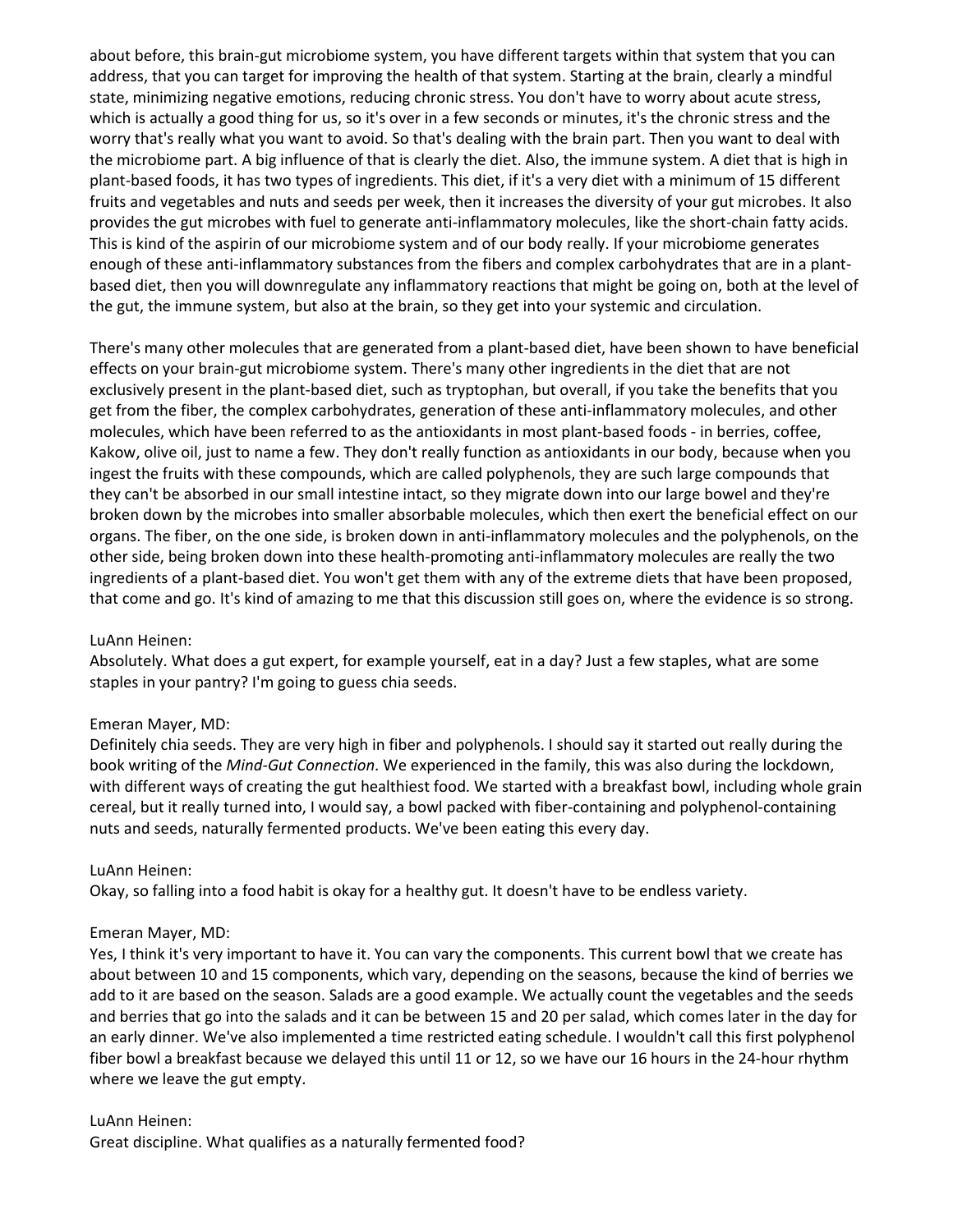This is also a good question. Fermentation doesn't generate microbial organisms that necessarily meet the criteria for probiotic. There has to be a demonstrated health benefit. If you eat something, take something, from the outside, there has to be a demonstrated health benefit for us. For many of these things like sauerkraut, kimchi, kombucha, those studies have not been done, so the demonstration has not happened. There are indirect studies that if people are on a varied diet of naturally fermented foods, that this has a positive effect on the diversity of their gut microbiome, a greater effect, surprisingly, than a fiber-rich diet. Something that taste preferences play a role, not everybody likes kimchi, but there's enough things that you can incorporate in any diet or taste preference that will allow you to have at least three of those fermented food products.

# LuAnn Heinen:

What about yogurt and sourdough bread?

# Emeran Mayer, MD:

It's definitely included. There are different forms of fermented dairy products and kefir to different kinds of yogurts, there are plant-based yogurts. We have done one study where we found that one particular mix of microbial strains in a commercially available yogurt has an effect on brain circuits related to the stress system. There are other studies that do support a health benefit. It's been controversial. With probiotic supplements, I would say to summarize, a kind of controversial area. Definitely science has demonstrated beneficial effects in children and infants with certain health problems, decrease in the risk of asthma and allergies. There are a few companies that are willing to invest the money to do randomized controlled, big studies, to test if certain probiotic strains with or without an added fiber component to, called symbiotics. If they have a positive effect, for example, in irritable bowel syndrome or inflammatory bowel disease or after a course of antibiotics, but the evidence in the adult is not as strong as you would like to see so far.

# LuAnn Heinen:

Let's pivot and chat a little bit about things that relate to the employer world. For companies with onsite cafes and vending machines, what kinds of food can they make available to their employees?

### Emeran Mayer, MD:

Yes, this is a very important topic. Definitely the accessibility and availability and promotion of healthy drinks, which are essentially drinks without sugar and also without artificial sweeteners. They also have a negative effect on gut microbial function and on gut health. In terms of drinks or in terms of any kind of food, really the removal, as much as possible, of sugar containing items is one of the most important ones. Foods that are minimally processed, I mean all of our foods are processed, obviously yogurt is a processed food. You want something that's minimally processed. That includes also raw vegetables. Then in terms of this flood of bars that has made it into cafeterias, these energy bars, I would say bars that are high in fiber and possibly the polyphenols, I would rank the highest. Not everybody needs to boost their protein intake, if they're on a balanced diet. The employers, I think, have a huge opportunity to offer healthy food items, and then there's obviously the various behavioral measures that would incentivize giving an award. If you have ordered the healthiest food for a week, decreasing the premium that you pay for your health insurance. There are many ways to motivate people to stick with a healthy diet. This has clearly been one of the most difficult challenges for implementing a healthy diet from the employer side is to keep people motivated. Once they understand when employer incentivizes certain food, I think it's easier to be motivated to buy it and to stick with it.

LuAnn Heinen: Yes, education is still an opportunity.

Emeran Mayer, MD: Absolutely.

# LuAnn Heinen:

You take an integrative approach to health and incorporate mind and body. What's your call to action for employers?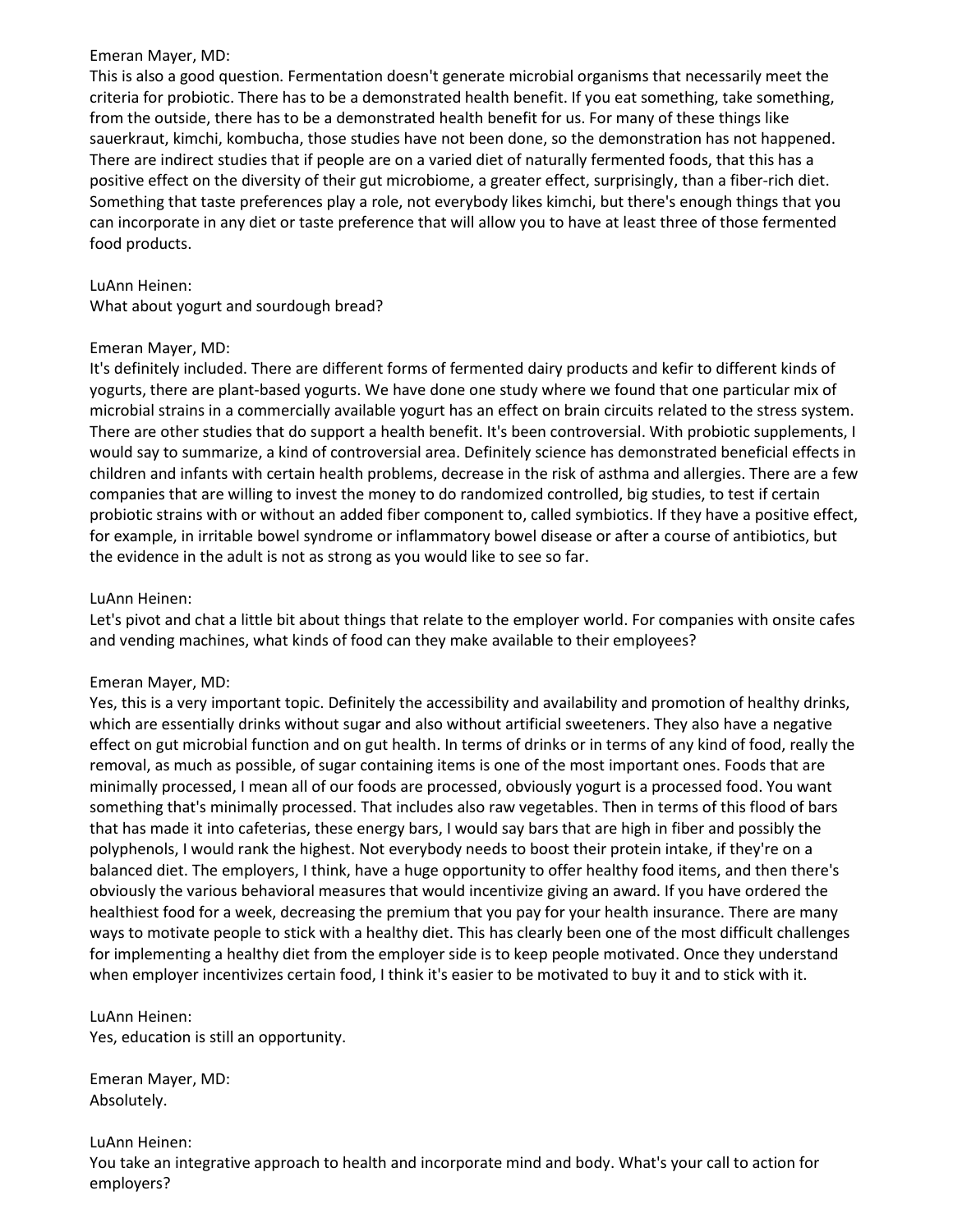Well, it's not just the cafeteria. The lifestyle choices, like all these things that we've been talking about, if you do any of these improvements to your gut health or your diet for a week or a month, and then fall back to your old habits, it's of no use. Similarly, if you stick to your old habits and are on an unhealthy diet, are stressed out, or burned out, taking supplements will not do it, will not help you. I think employers should target to educate their employees about this concept, the interconnectedness within the brain-gut microbiome system. There's a good example with what happened during the pandemic, burnout of health care workers on the front lines. Both the nurses and the physicians that had to deal with this in intensive care units being faced with death and severe disease on a daily basis for months, for years. It's something that has to be addressed.

### LuAnn Heinen:

That is chronic stress, as you spoke about.

### Emeran Mayer, MD:

Yes, and that chronic stress has the same negative effect on gut health and the gut microbiome as what I call chronic dietary stress, which is the standard American diet - low in fiber, low in polyphenols. The standard American diet has the lowest amount of polyphenols, lowest amount of fiber of most westernized countries in the world. I think if employees understand that connection that there's now several ways to help patients or individuals with these behavioral techniques. There's several apps from digital therapeutics like online CBT, which is very easy to do. There's also online mindfulness. These things are becoming popular, but I think for an employer to incentivize these or provide them to the employees is a great opportunity. The last one is exercise. Moderate exercise definitely has a beneficial effect on gut and microbial health and on brain health, as opposed to extreme exercise, which is a stress for the body, like ultra-marathons and pushing yourself to the limits, which has the opposite effect. It's, again, perceived as a stressor by the body. This daily, moderate, regular exercise, aerobic and weight bearing exercise, is another key component to this. It's easy to talk about this in theory, and here on this interview. Many health care workers, like in LA, they commute, they probably have to get up at five in the morning, they have to commute in traffic to get to their workplace. Same in the evening when they're done. How much time is there to implement these things? Again, this is something which maybe should be offered during the workday that some of these activities are allowed, if there's time allowed during the day.

### LuAnn Heinen:

Absolutely. You think it has to factor into scheduling and break times and available nap areas and lots of things. Final question, Dr. Mayer. What don't we know yet about the gut microbiome that you'd love to understand in your lifetime? What are the frontiers?

### Emeran Mayer, MD:

What we don't know about the gut microbiome is probably something like 90% of what there is to know about it. I think we're just scratching at the surface of this field. This will ultimately revolutionize the way we practice medicine, the way we eat, the way we test early on for disease, like the first traces of Alzheimer's disease, Parkinson's disease, based on microbiome testing. We have a long way to go. The good thing is there's an exponential growth of the science. What I would like to see would be extremely satisfying to see diagnostic tests, early diagnostic tests in asymptomatic individuals, that they have a high risk of developing Parkinson's in about 10 or 14 years, and then having an intervention, which right now would be dietary, but having an intervention that can either slow or prevent this progression to the full neurological disease.

I think there's a good chance to see this happening in Parkinson's and Alzheimer's. I would also like to see, another disease we haven't talked about is autism spectrum, a devastating disease, obviously for parents, increasing in its prevalence over the last 60 years, continue to increase. The mind-gut microbiome system seems to be playing a key part. I think if we solve this problem, it will be a tremendous success and forward thinking. I think testing, early testing characterization, not what we do now, just measuring what microbes you have in your stool, that's not going to give you the answer. You have to really be able to measure the molecules that your microbes produce and which you can detect in your blood with a simple test, with a drop